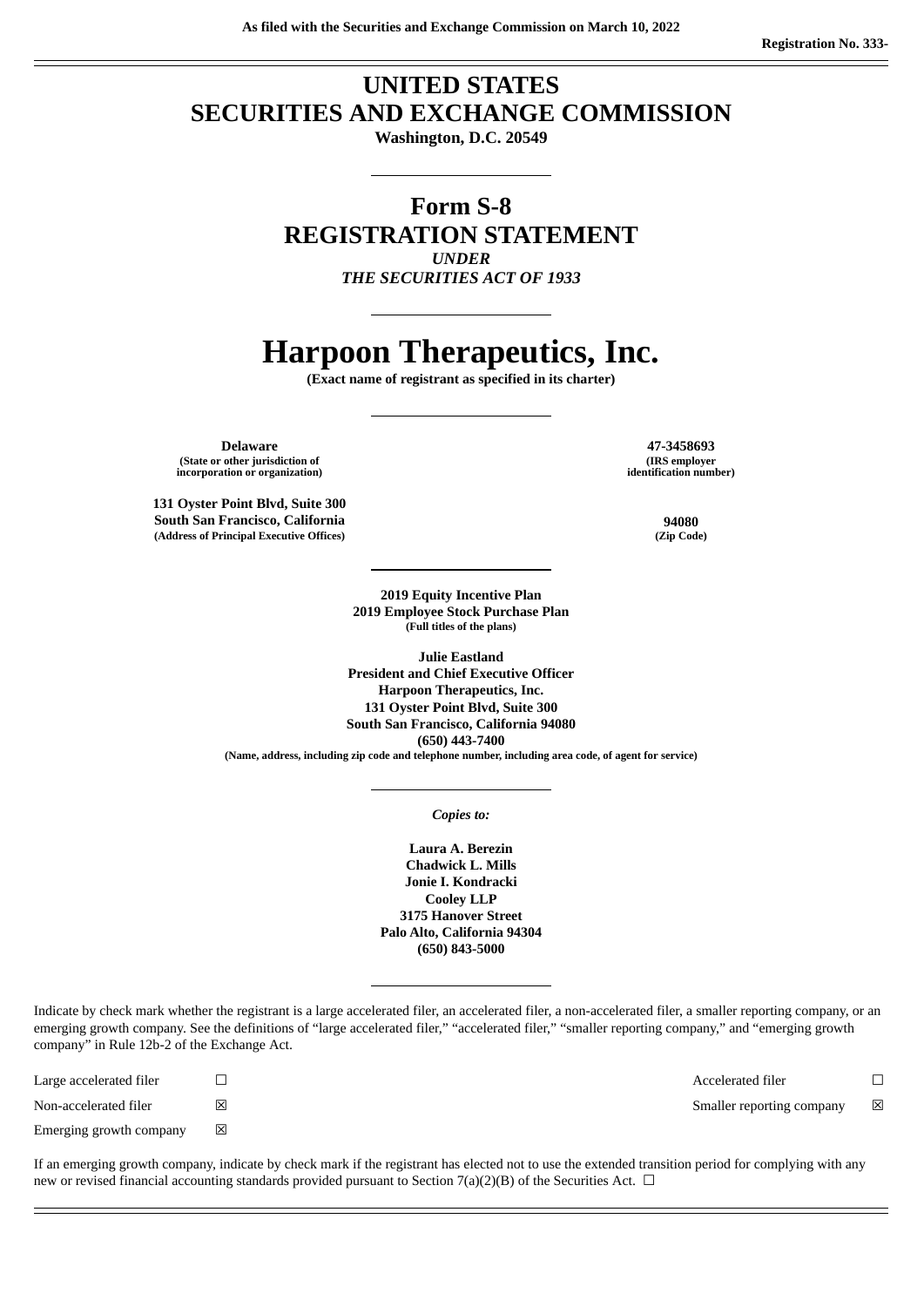### **PART I**

# **EXPLANATORY NOTE AND GENERAL INSTRUCTION E INFORMATION**

The Registrant is filing this Registration Statement on Form S-8 for the purpose of registering an additional 1,638,473 shares of common stock under the Harpoon Therapeutics, Inc. 2019 Equity Incentive Plan and an additional 327,694 shares of common stock under the Harpoon Therapeutics, Inc. 2019 Employee Stock Purchase Plan, pursuant to the provisions of each plan which provide for annual automatic increases in the number of shares of common stock reserved for issuance under each respective plan.

The Registration Statement is being filed for the purpose of increasing the number of securities of the same class as other securities for which Registration Statements on Form S-8 of the Registrant relating to the same employee benefit plans set forth herein are effective. Pursuant to General Instruction E of Form S-8, this Registration Statement incorporates by reference the contents of the registration statements on Form S-8 relating to the 2019 Equity Incentive Plan and the 2019 Employee Stock Purchase Plan filed by the Registrant with the Securities and Exchange SEC (the "**SEC**") on March 10, 2021 (File No. [333-254098\),](http://www.sec.gov/Archives/edgar/data/1708493/000119312521076381/d152807ds8.htm) March 13, 2020 (File No. [333-237173\)](http://www.sec.gov/Archives/edgar/data/1708493/000119312520072999/d869306ds8.htm) and February 8, 2019 (File No. [333-229592\).](http://www.sec.gov/Archives/edgar/data/1708493/000119312519032459/d703026ds8.htm)

# **PART II**

# **INFORMATION REQUIRED IN THE REGISTRATION STATEMENT**

### **Item 3. Incorporation of Documents by Reference.**

Harpoon Therapeutics, Inc. (the "**Registrant**") hereby incorporates by reference into this Registration Statement the following documents filed by it with the SEC:

- (a) the Registrant's Annual Report on [Form](http://www.sec.gov/ix?doc=/Archives/edgar/data/0001708493/000095017022003375/harp-20211231.htm) 10-K for the year ended December 31, 2021, filed with the SEC on March 10, 2022;
- (b) our Current Reports on Form 8-K filed with the SEC on [January](http://www.sec.gov/ix?doc=/Archives/edgar/data/1708493/000119312522006226/d204562d8k.htm) 11, 2022; and
- (c) The description of the Common Stock contained in the Registrant's Registration Statement on [Form](http://www.sec.gov/Archives/edgar/data/1708493/000119312519028374/d679479d8a12b.htm) 8-A (File No. 001-38800) filed with the SEC on February 5, 2019, under Section 12(b) of the Securities Exchange Act of 1934, as amended (the "**Exchange Act**"), including any amendments or reports filed for the purpose of updating such description.

All documents filed by the Registrant pursuant to Section 13(a), 13(c), 14 or 15(d) of the Exchange Act subsequent to the filing of this Registration Statement and prior to the filing of a post-effective amendment which indicates that all securities offered hereby have been sold or which deregisters all securities then remaining unsold, shall be deemed to be incorporated by reference into this Registration Statement and to be a part hereof from the date of filing such documents, except as to specific sections of such documents as set forth therein. Any statement contained in a document incorporated or deemed to be incorporated by reference herein shall be deemed to be modified or superseded for purposes of this Registration Statement to the extent that a statement herein or in any subsequently filed document which also is or is deemed to be incorporated by reference herein modifies or supersedes such statement. Any such statement so modified or superseded shall not constitute a part of this Registration Statement, except as so modified or superseded.

### **Item 8. Exhibits.**

| <b>Exhibit</b><br>Number | <b>Exhibit Description</b>                                                                                                                                                                                           |  |  |  |  |  |
|--------------------------|----------------------------------------------------------------------------------------------------------------------------------------------------------------------------------------------------------------------|--|--|--|--|--|
| 4.1                      | Amended and Restated Certificate of Incorporation (incorporated herein by reference to Exhibit 3.1 to the Registrant's Quarterly Report<br>on Form 10-Q (File No. 001-38800), filed with the SEC on August 5, 2019). |  |  |  |  |  |
| 4.2                      | Amended and Restated Bylaws (incorporated herein by reference to Exhibit 3.2 to the Registrant's Current Report on Form 8-K (File<br>No. 001-38800), filed with the SEC on February 13, 2019).                       |  |  |  |  |  |
| 4.3                      | Form of Common Stock Certificate (incorporated herein by reference to Exhibit 4.1 to the Registrant's Registration Statement on Form<br>S-1/A (File No. 333-229040), filed with the SEC on January 29, 2019).        |  |  |  |  |  |
| 5.1                      | <b>Opinion of Cooley LLP.</b>                                                                                                                                                                                        |  |  |  |  |  |
| 23.1                     | Consent of Independent Registered Accounting Firm.                                                                                                                                                                   |  |  |  |  |  |
|                          |                                                                                                                                                                                                                      |  |  |  |  |  |

2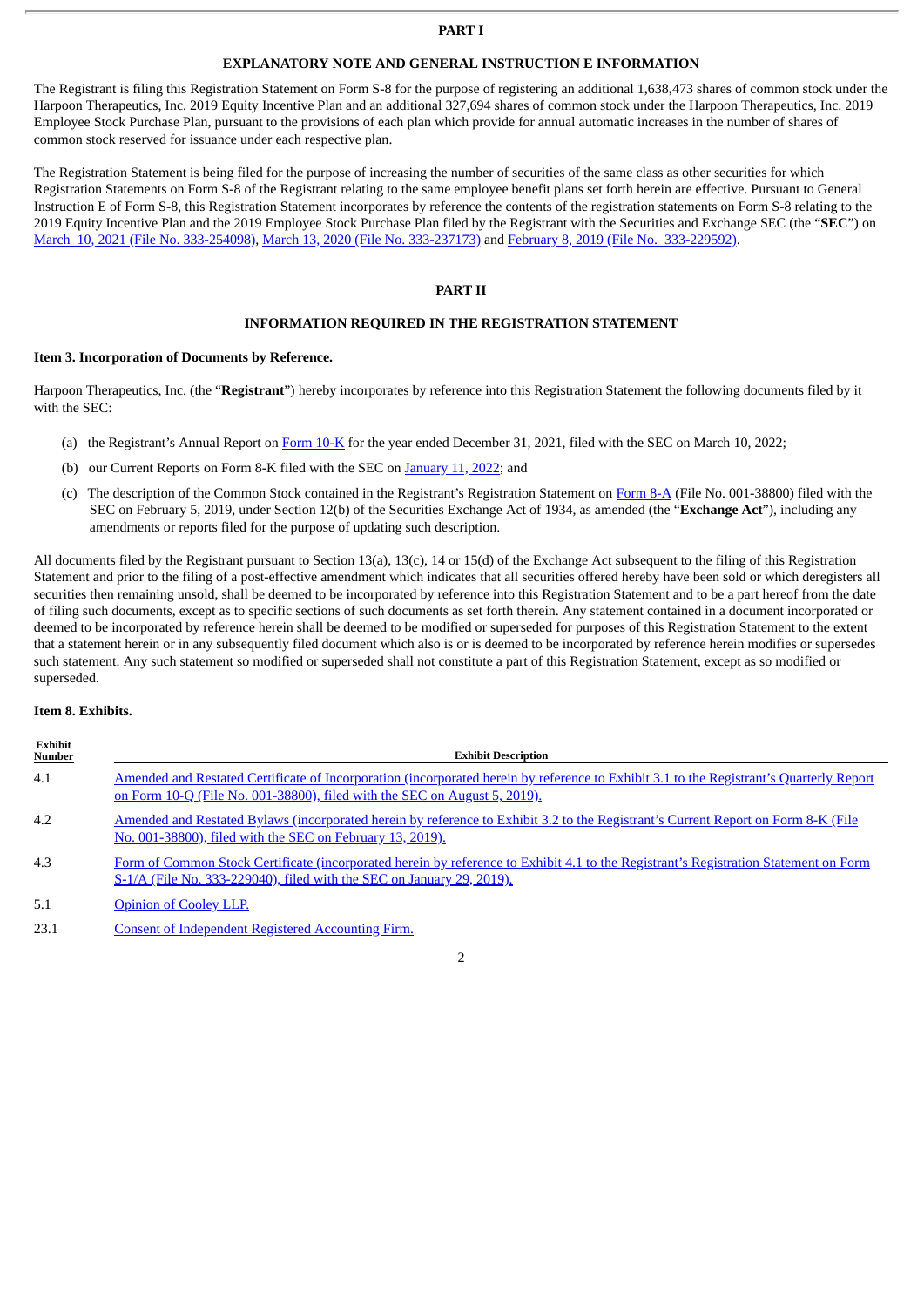23.2 Consent of Cooley LLP [\(included](#page-4-0) in Exhibit 5.1).

24.1 Power of Attorney (included on the signature page to this [Registration](#page-3-0) Statement).

- 99.1 2019 Equity Incentive Plan and forms of grant notice, stock option and restricted stock unit awards agreements and notice of exercise thereunder (incorporated herein by reference to Exhibit 10.2 to the Registrant's Registration Statement on Form S-1/A (File No. [333-229040\),](http://www.sec.gov/Archives/edgar/data/1708493/000119312519019639/d630873dex102.htm) filed with the SEC on January 29, 2019).
- 99.2 2019 Employee Stock Purchase Plan (incorporated herein by reference to Exhibit 10.3 to the Registrant's Registration Statement on Form S-1/A (File No. [333-229040\),](http://www.sec.gov/Archives/edgar/data/1708493/000119312519019639/d630873dex103.htm) filed with the SEC on January 29, 2019).

<sup>107</sup> Filing Fee [Table.](#page-7-0)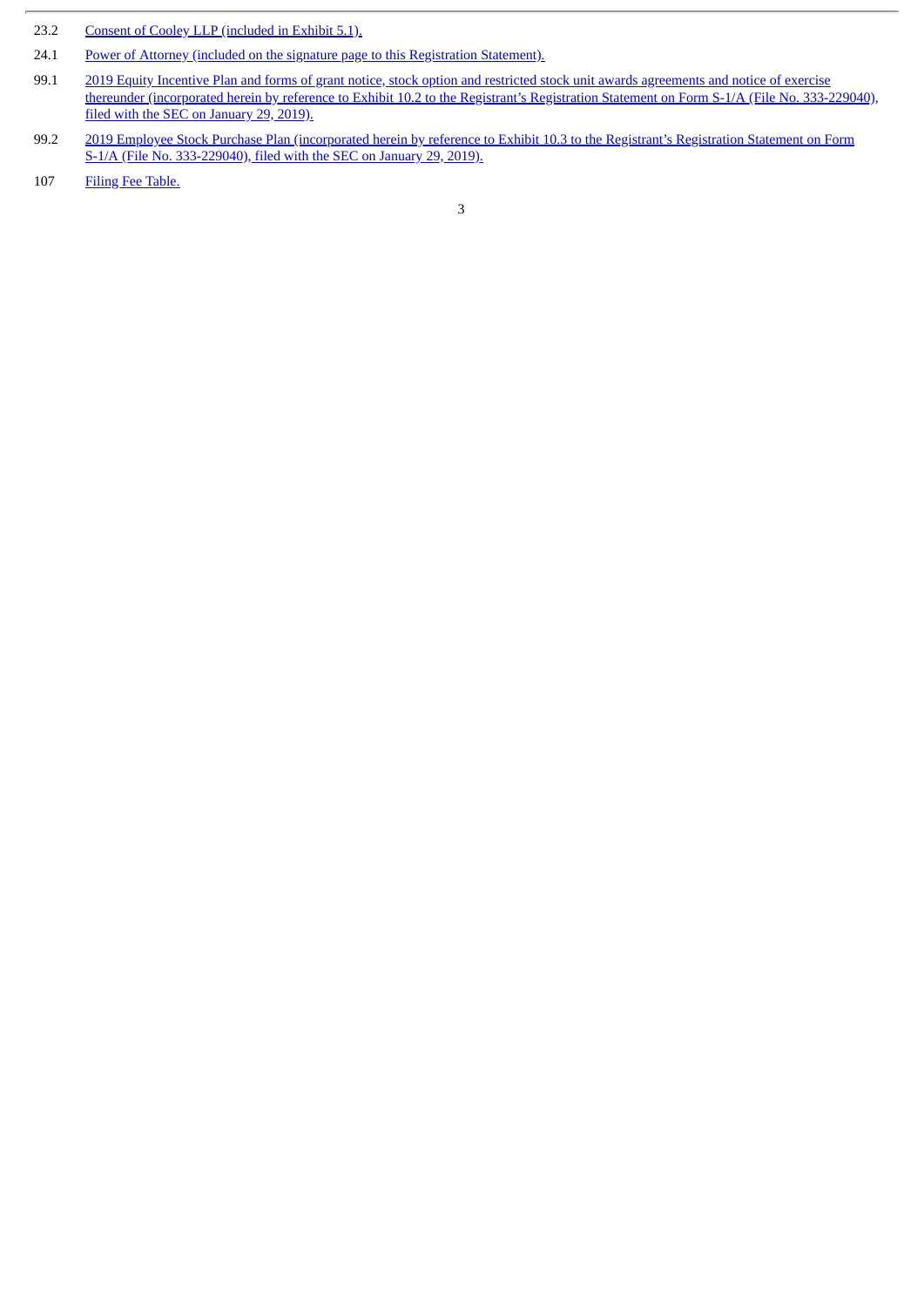### **SIGNATURES**

<span id="page-3-0"></span>Pursuant to the requirements of the Securities Act of 1933, as amended, the Registrant certifies that it has reasonable grounds to believe that it meets all of the requirements for filing on Form S-8 and has duly caused this Registration Statement to be signed on its behalf by the undersigned, thereunto duly authorized, in the City of South San Francisco, State of California on March 10, 2022.

# **Harpoon Therapeutics, Inc.**

By: /s/ Julie Eastland

Julie Eastland President and Chief Executive Officer

### **POWER OF ATTORNEY**

KNOW ALL BY THESE PRESENTS, that each person whose signature appears below constitutes and appoints Julie Eastland and Georgia Erbez, and each of them, as her true and lawful attorney-in-fact and agent, with the full power of substitution and resubstitution, for her and in her name, place or stead, in any and all capacities, to sign any and all amendments to this Registration Statement (including post-effective amendments), and to file the same, with all exhibits thereto and other documents in connection therewith, with the Securities and Exchange Commission, granting unto said attorneys-in-fact and agents, and each of them, full power and authority to do and perform each and every act and thing requisite and necessary to be done in connection therewith, as fully to all intents and purposes as she might or could do in person, hereby ratifying and confirming all that said attorneys-in-fact and agents, or any of them, or her substitute or substitutes, may lawfully do or cause to be done by virtue hereof.

Pursuant to the requirements of the Securities Act of 1933, as amended, this Registration Statement on Form S-8 has been signed by the following persons in the capacities and on the dates indicated.

| Signature                   | <b>Title</b>                                    | <b>Date</b>    |
|-----------------------------|-------------------------------------------------|----------------|
| /s/ Julie Eastland          | President, Chief Executive Officer and Director | March 10, 2022 |
| Julie Eastland              | (Principal Executive Officer)                   |                |
| /s/ Georgia Erbez           | Chief Financial Officer                         | March 10, 2022 |
| Georgia Erbez               | (Principal Financial and Accounting Officer)    |                |
| /s/ Scott Myers             | Chairman of the Board of Directors              | March 10, 2022 |
| <b>Scott Myers</b>          |                                                 |                |
| /s/ Joseph Bailes, M.D.     | Director                                        | March 10, 2022 |
| Joseph Bailes, M.D.         |                                                 |                |
| /s/ Mark Chin               | Director                                        | March 10, 2022 |
| Mark Chin                   |                                                 |                |
| /s/ Alan Colowick, M.D.     | Director                                        | March 10, 2022 |
| Alan Colowick, M.D.         |                                                 |                |
| /s/ Jonathan Drachman, M.D. | Director                                        | March 10, 2022 |
| Jonathan Drachman, M.D.     |                                                 |                |
| /s/ Ronald Hunt             | Director                                        | March 10, 2022 |
| Ronald Hunt                 |                                                 |                |
| /s/ Andrew Robbins          | Director                                        | March 10, 2022 |
| <b>Andrew Robbins</b>       |                                                 |                |
| /s/ Joanne Viney, Ph.D.     | Director                                        | March 10, 2022 |
| Joanne Viney, Ph.D.         |                                                 |                |

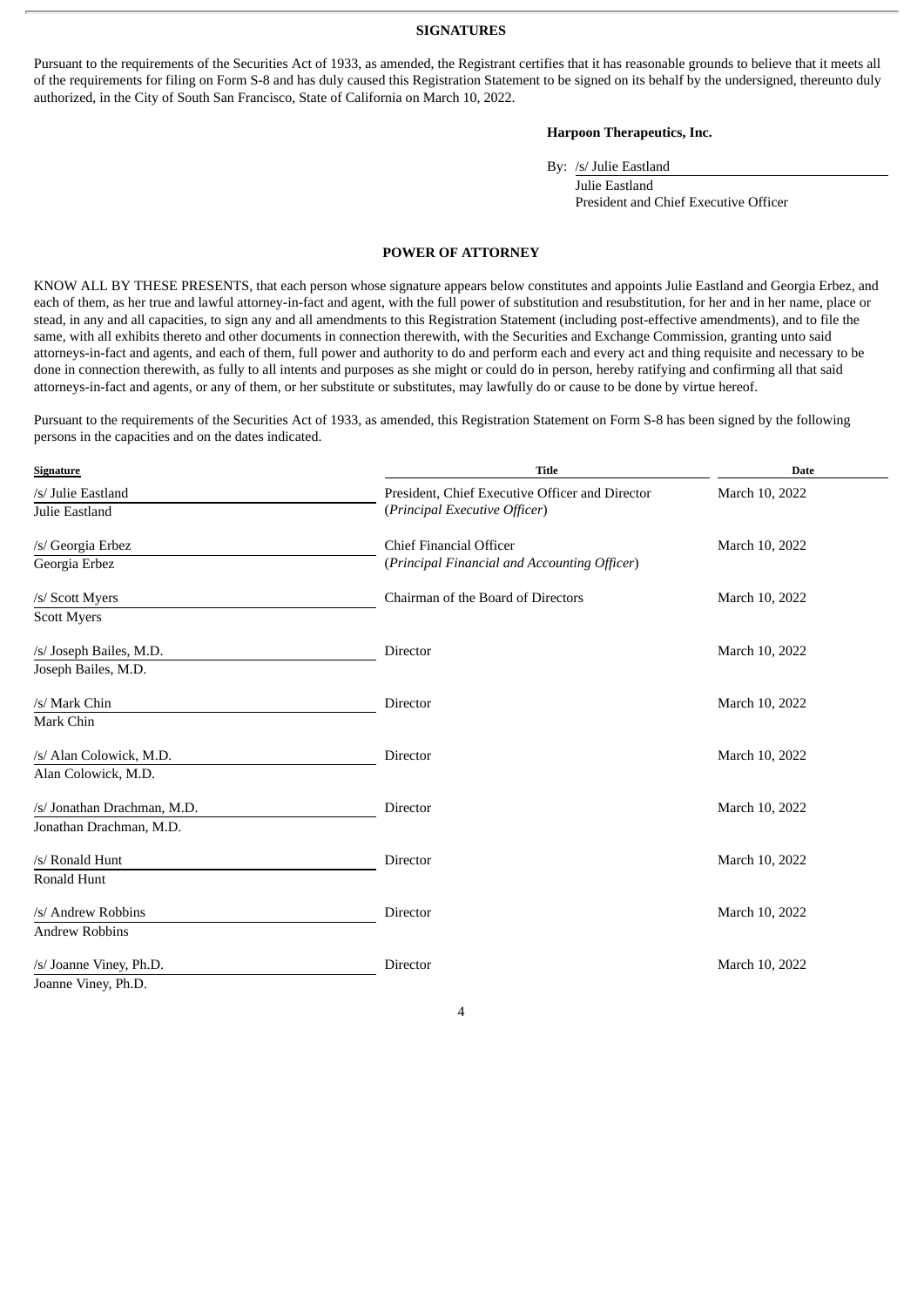# <span id="page-4-0"></span>Cooley

**Laura Berezin** +1 650 843 5128 lberezin@cooley.com

March 10, 2022

Harpoon Therapeutics, Inc. 131 Oyster Point Blvd, Suite 300 South San Francisco, California 94080

# **Re: Registration on Form S-8**

# Ladies and Gentlemen:

We have acted as counsel to Harpoon Therapeutics, Inc., a Delaware corporation (the "*Company*"), and you have requested our opinion in connection with the filing of a registration statement on Form S-8 (the "*Registration Statement*") with the Securities and Exchange Commission covering the offering of up to 1,966,167 shares (the "*Shares*") of common stock, par value \$0.0001 per share ("*Common Stock*"), consisting of (i) 1,638,473 shares of Common Stock issuable pursuant to the Company's 2019 Equity Incentive Plan and (ii) 327,694 shares of Common Stock issuable pursuant to the Company's 2019 Employee Stock Purchase Plan (together with the 2019 Equity Incentive Plan, the "*Plans*").

In connection with this opinion, we have examined and relied upon (a) the Registration Statement and related prospectuses, (b) the Company's Amended and Restated Certificate of Incorporation and Amended and Restated Bylaws, each as currently in effect, (c) the Plans and (d) such other records, documents, certificates, memoranda, and other instruments as in our judgment are necessary or appropriate to enable us to render the opinion expressed below. We have assumed the genuineness of all signatures, the authenticity of all documents submitted to us as originals, the conformity to originals of all documents submitted to us as copies thereof, the accuracy, completeness and authenticity of certificates of public officials, and the due authorization, execution and delivery of all documents by all persons other than by the Company where due authorization, execution and delivery are prerequisites to the effectiveness thereof. As to certain factual matters, we have relied upon a certificate of an officer of the Company and have not independently verified such matters.

Our opinion is expressed only with respect to the General Corporation Law of the State of Delaware. We express no opinion to the extent that any other laws are applicable to the subject matter hereof and express no opinion and provide no assurance as to compliance with any federal or state securities law, rule or regulation.

On the basis of the foregoing, and in reliance thereon, we are of the opinion that the Shares, when sold and issued in accordance with the Plans, the Registration Statement and related prospectuses included therein, will be validly issued, fully paid, and nonassessable (except as to shares issued pursuant to certain deferred payment arrangements, which will be fully paid and nonassessable when such deferred payments are made in full).

> COOLEY LLP 3175 HANOVER STREET PALO ALTO, CA 94304-1130 T: (650) 843-5000 F: (650) 849-7400 COOLEY.COM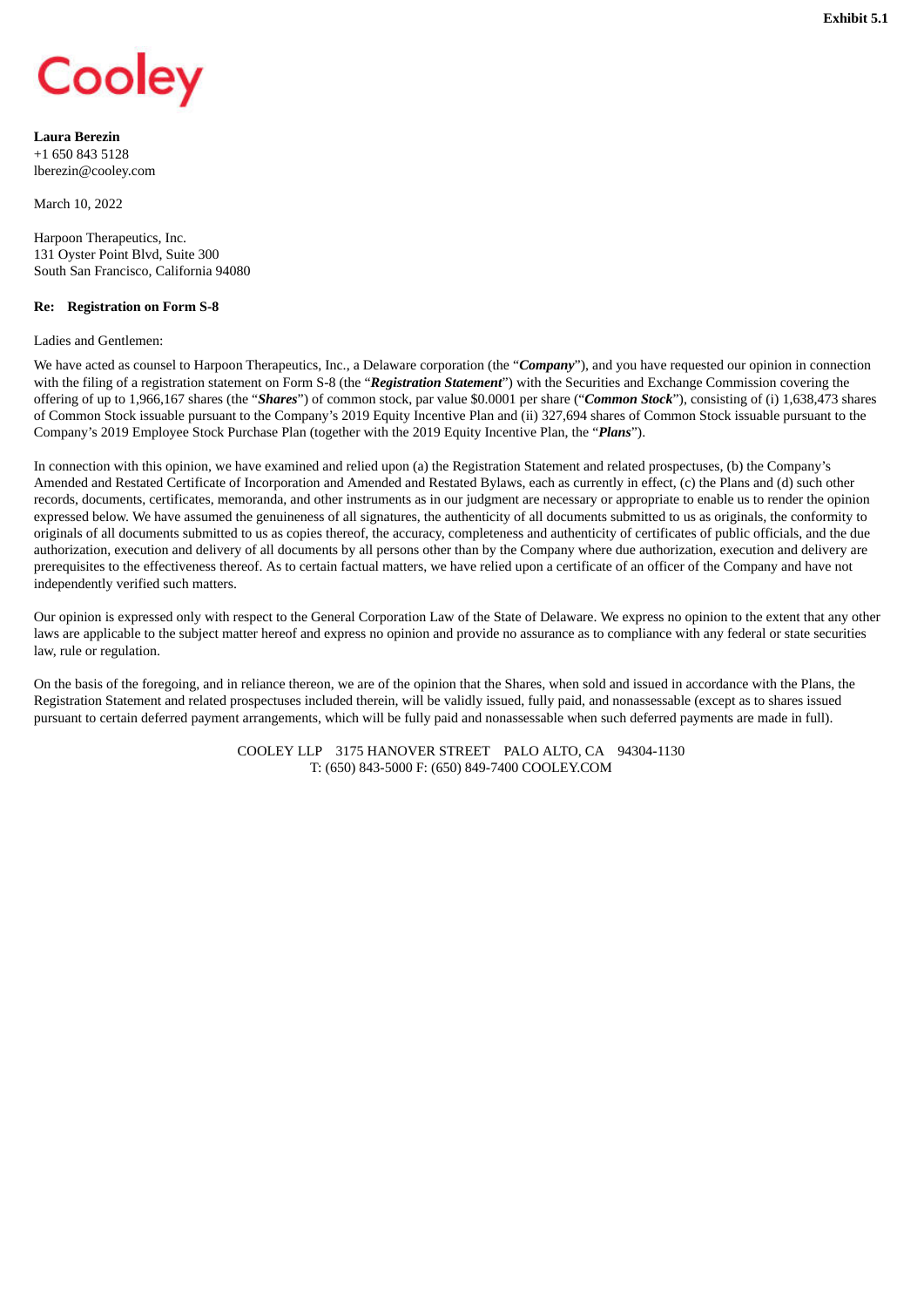# Cooley

We consent to the filing of this opinion as an exhibit to the Registration Statement.

Sincerely,

# **COOLEY LLP**

By: /s/ Laura A. Berezin

Laura A. Berezin

COOLEY LLP 3175 HANOVER STREET PALO ALTO, CA 94304-1130 T: (650) 843-5000 F: (650) 849-7400 COOLEY.COM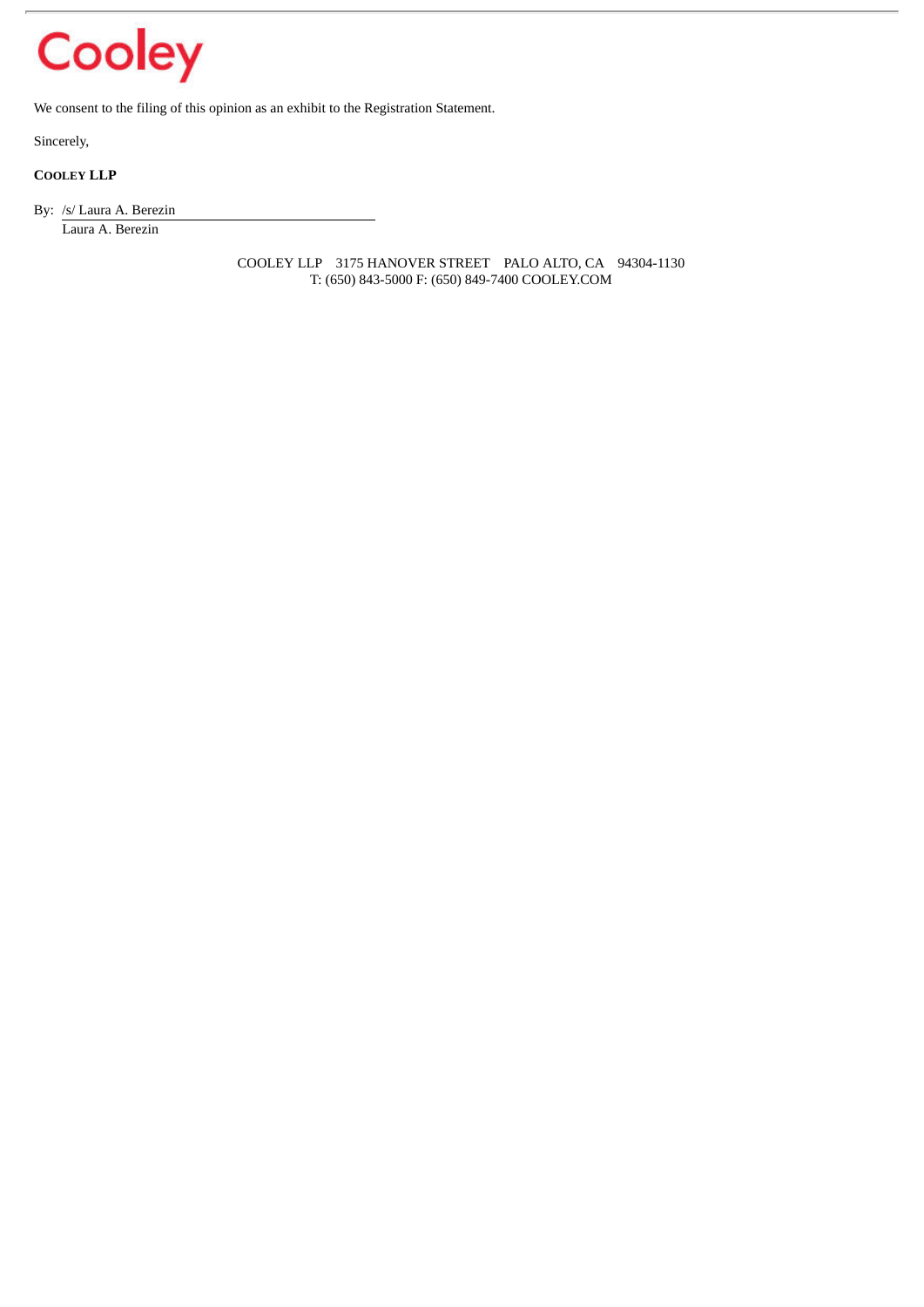# **Consent of Independent Registered Public Accounting Firm**

<span id="page-6-0"></span>We consent to the incorporation by reference in the Registration Statement (Form S-8) pertaining to the 2019 Equity Incentive Plan and the 2019 Employee Stock Purchase Plan of Harpoon Therapeutics, Inc. of our report dated March 10, 2022, with respect to the financial statements of Harpoon Therapeutics, Inc., included in its Annual Report (Form 10-K) for the year ended December 31, 2021, filed with the Securities and Exchange Commission.

/s/ Ernst & Young LLP

Redwood City, California March 10, 2022